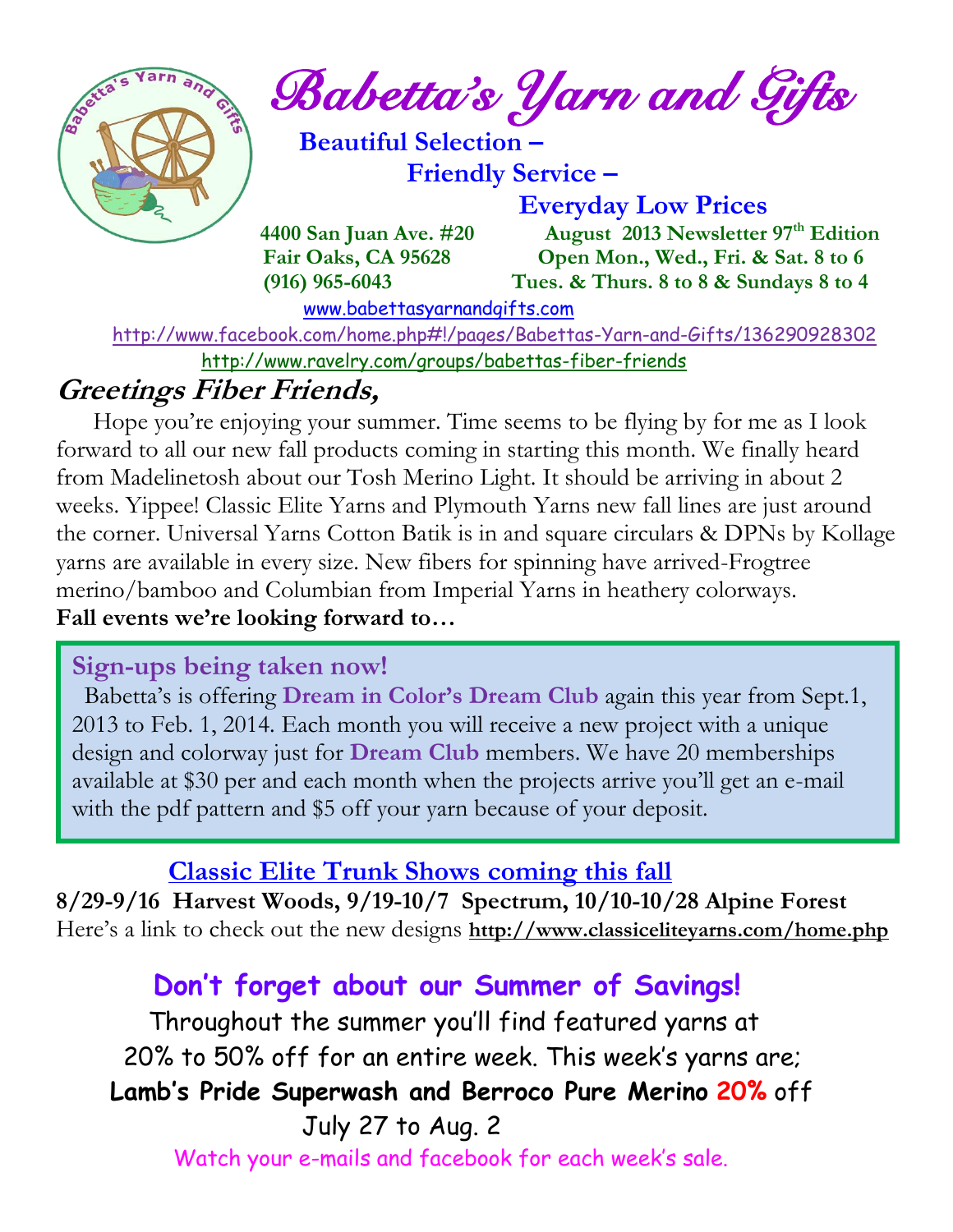# **Workshops with Gustine**



Autumn Tam designed by Nancy McFarlane Using 2 colors of Jojoland Melody self-striping yarn you can learn to make a Fairisle hat that looks like you've used many colors. Aug. 20, 27 and Sept. 3 from 6:30-8pm class \$50 and receive a coupon for 10% off materials

Glorious Gloves designed by Sidna Farley These classic cabled gloves are knit with sport weight Aug. 29, Sept. 5 & 12 from 6:30 to 8pm Class \$50 and receive a coupon for 10% off materials



### **\*Volunteer Needed\***

 Kathleen Baldwin of Mercy McMahon Terrace assisted living facility in East Sacramento is in need of a knit & crochet mentor to offer help to their charity knitting group of 7 or 8 people once or twice a month. If you're interested in this position please contact Kathleen at 916-733-6821.

### **Coupon reminder- If you received a 15% off coupon when you shopped the first weekend of July be sure to redeem it by July 31.**

Don't forget about our ongoing food drive. Bring a non-perishable food item and be entered to win a \$25 gift certificate. Drawing happens once a month. All donations distributed at local food banks.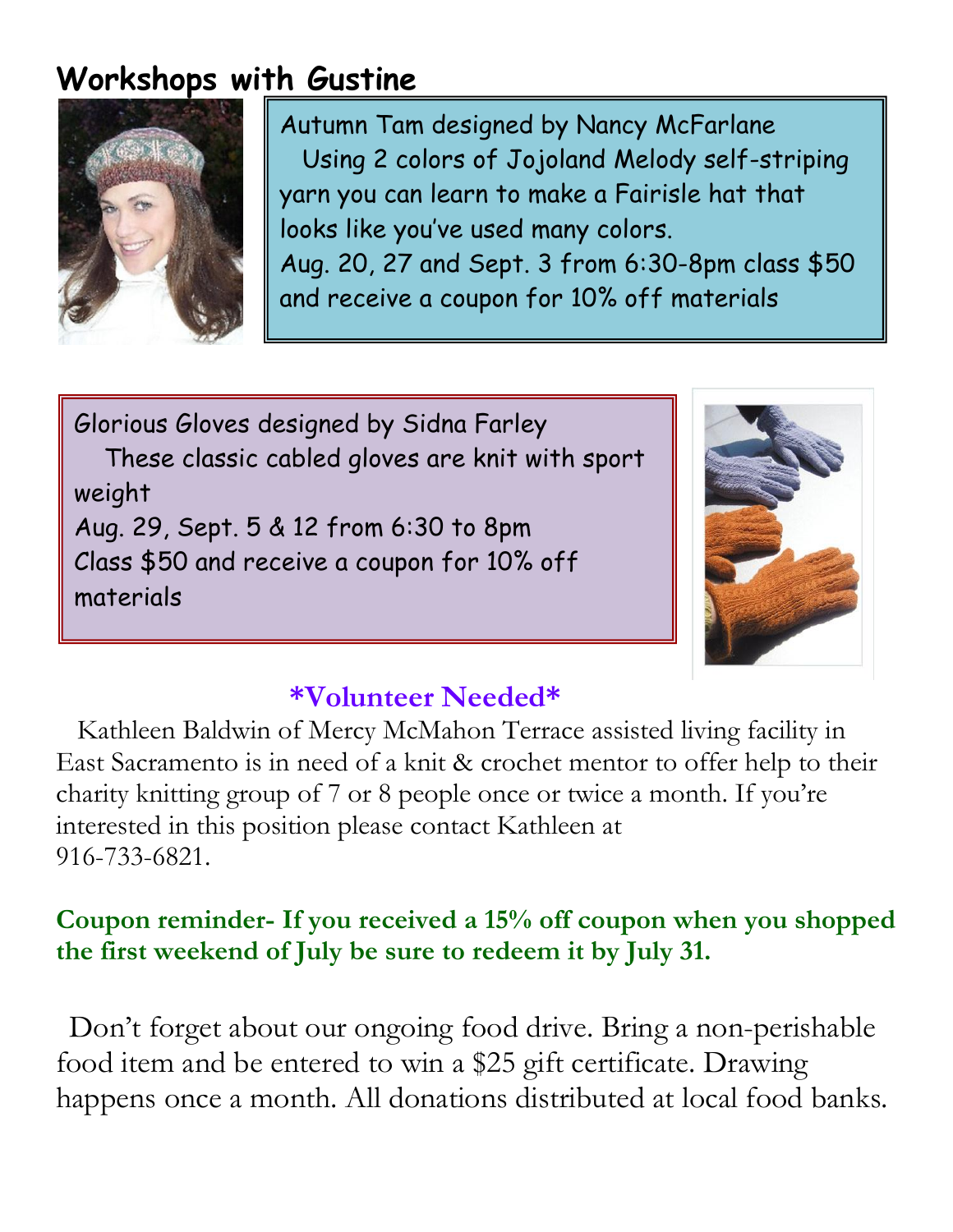### **\*Project Class fee increase\***

 **We are going to be increasing our project class monthly fee to \$50 beginning in Sept. 2013.** 

### **Classes for August at Babetta's**

 *In our project classes you can learn to knit anything from scarves to socks to felted purses to lace shawls to hats to sweaters. Pick your project and join in the fun. Our knitters inspire each other to try new things by sharing ideas and showing off their latest creation. Sign up for one of our classes and you will receive a coupon for 10% off.*

 **Pre-registration is required as class sizes are limited. Please choose your dates carefully. Because of scheduling conflicts and complications, make-up classes will only be allowed under special circumstances and individual consideration.**

*Our project class knitting teacher Maya Gardner has been teaching at Babetta's for 8 years and can help you make your fiber dreams come true in a fun and patient atmosphere.*

#### **Tuesdays Aug. 6, 13 & 20**

Knitting Project 10am – 11:30am fee \$40 Knitting Project 6pm – 7:30pm fee \$40

#### **Wednesdays Aug. 7, 14 & 21**

Knitting Project 1pm – 2:30pm fee \$40 Knitting Project 3:30pm- 5pm fee \$40

**Thursday Aug. 8, 15 & 22** Knitting Project 6pm – 7:30pm fee \$40

#### **Saturdays Aug. 10, 17 & 24**

Knitting Project 4pm – 5:30pm fee \$40.

#### **Private Lessons**

Knitting or Crochet \$20 an hour Group Knitting or Crochet Private lessons \$15 an hour per person. Spinning or weaving \$25 an hour Group rates are \$20 an hour per person. 50% deposit required when scheduling. Cancellations with less than 24 hour notice will forfeit deposit with exceptions for emergencies. Other cancellations can be transferred to rescheduled lessons or store credit.

#### **Charity Knitting Group**

 How would you like to do some charity knitting/crocheting with a lovely group of people? **"The Purls of Fair Oaks"** meets the second Thursday of every month from 10am to noon here at **Babetta's.** This wonderful group of knitters makes newborn and preemie hats for local hospitals as well as other local charity groups. If you'd like to come join the group there's always room for more. This month's date is Aug. 8. If you'd like to drop off any knitted or crocheted donation items you can do that at any time and I will pass them on.